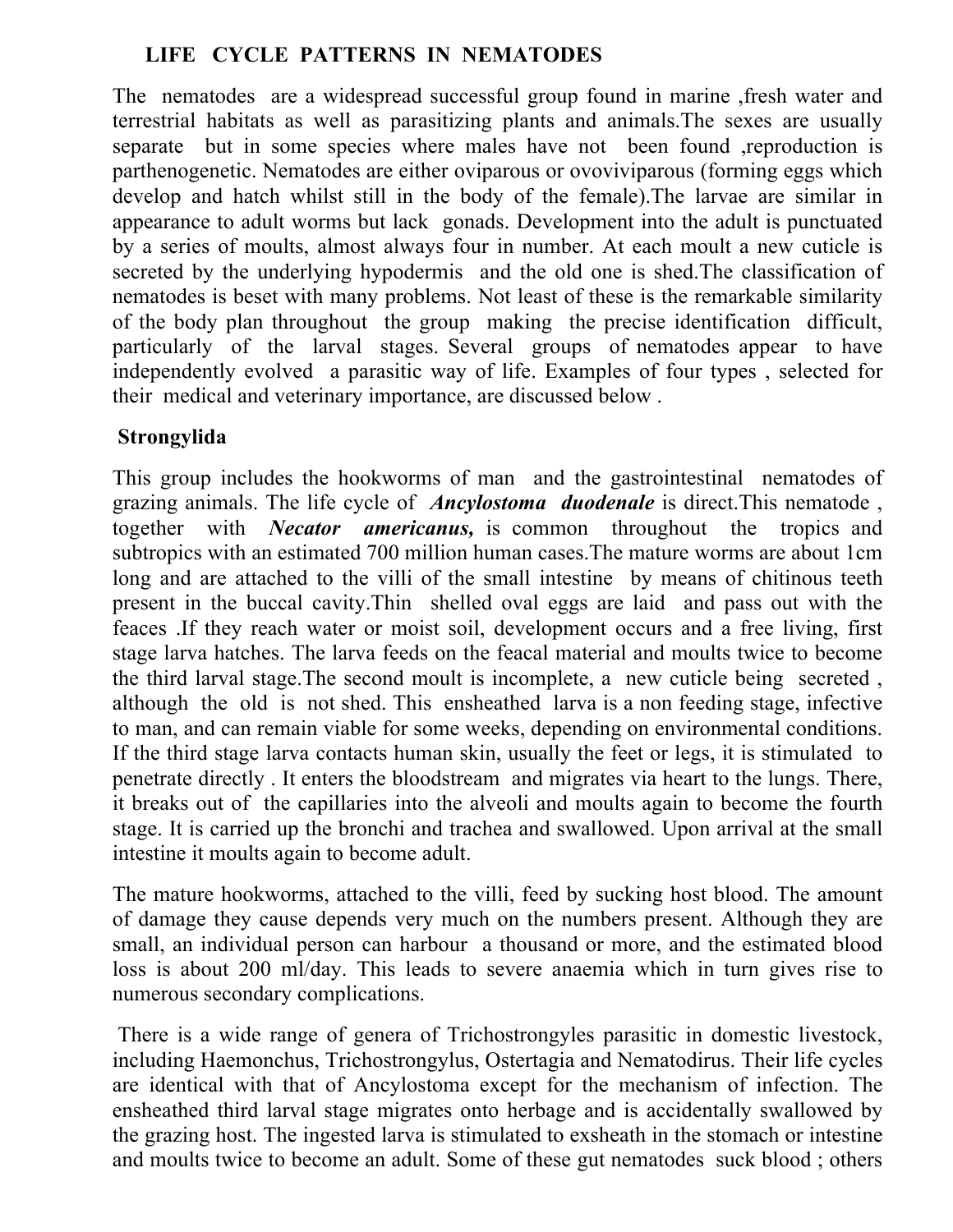damage the intestinal tissues by burrowing in the mucosa. The related nematode Dictyocaulus inhabits the lungs of livestock, causing parasitic bronchitis.

#### **Ascarida**

Ascarids are common intestinal parasites of vertebrates and **Ascaris lumbricoides**, the large roundworm of man and pig occurs world-wide, with an estimated 1000 million human cases. The mature worms are found in the small intestine and females may measure upto 30cm x 0.5cm. A burden of only a few worms may result in literally million of eggs being voided daily in the feaces. Larval development to infective stage occurs within the egg, which may remain viable in the soil for months. Infection is thought to result most commonly from eating salad vegetables contaminated with eggs.The larva is stimulated to hatch by the conditions in the small intestine. Then, for reasons not understood, it penetrates the wall of the intestine and enters the hepatic portal vessels. It develops to the third stage to the liver and makes its way back to the gut via the heart, lungs and trachea. Development to maturity then occurs in the small intestine. The tissue stage of Ascaris may cause some damage, particularly if migrating in large numbers. However, the major effect of the worm in on host nutrition, and blockage of the intestine may occur, particularly in children.

There has been increasing awareness in recent years of the possible hazards to health posed by another ascarid nematode, Toxocara canis, a parasite of dog. The adult worms inhabit its small intestine and the life cycle is smilar to that of Ascaris with tissues- migration phase of long duration. Parental infection of puppies can occur when the larvae cross the placenta. Unfortunately the eggs of Toxocara are also infective to man and the larval worms undergo extensive migration through the body. In particular, the eyes may be damaged, causing impairment or loss of vision.The common pinworm of man, Enterobnius vermicularis, is another ubiquitous ascarid. It parasitizes the large intestine and the female migrating at night to the anus to deposit eggs. The life cycle is direct, with infection resulting from ingestion of these resistant eggs. Unlike Ascaris the larvae do not migrate through tissues.

# **Spirurida**

Spirurida nematodes are responsible for some particular unpleasant disease of man, including elephantiasis and river blindness. Their life cycle involve an intermediate host, frequently an insect. That of Wuchereria bancrofti, which together with the related Brugia malayi causes elephantiasis. The mature worms upto 10cm long, are found in the lymph nodes and lymphatic vessels, particularly in the lower half of the body . In proportion of patients the lymphatics become blocked or atrophied and elephantiasis develops as a result of the build up of fluid in the tissues of the affected organ. The female worms are ovoviviparous, producing sheathed larvae called microfilariae. These pass through the lymphatics to the bloodstream and are taken up by various genera of mosquito vectors, with a blood meal. The larvae exsheath amd migrate from the midgut to the thoracic muscles. Here they develop to the third larva stage and then migrate to the proboscis. The infective third stage larva is thought to escape onto the host skin when the mosquito feeds, and then enter via the bite wond. It migrates to the lymphatics and develops to maturity in about nine months.